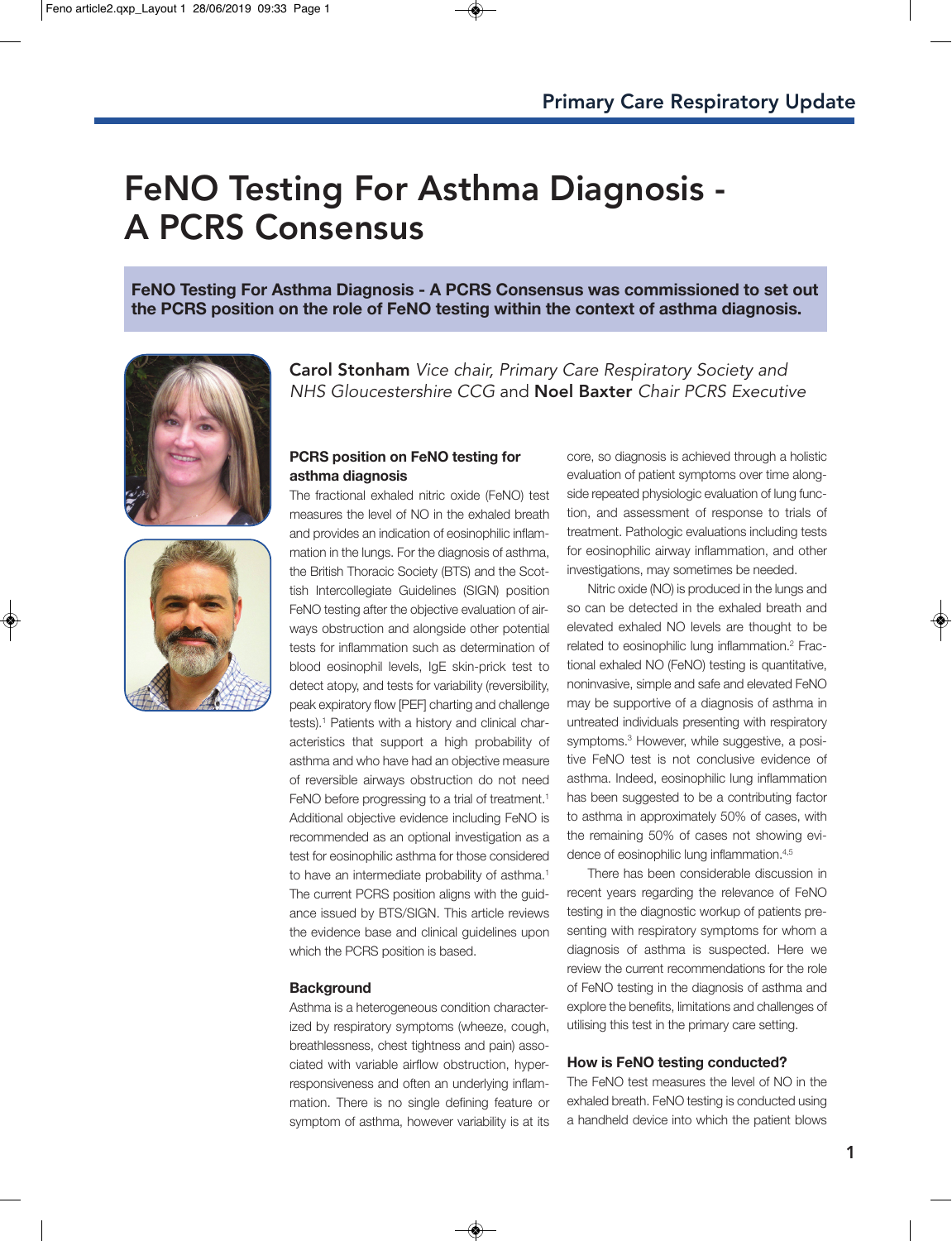for 10 seconds at 60 litres a minute. A shorter test is available for children. The result is provided within approximately 1 minute with a FeNO level ≥35 ppb as a positive test in children and a level  $\geq$ 40 ppb as a positive test in adults.<sup>6</sup>

# **What are the current recommendations for FeNO testing for asthma diagnosis?**

## **NICE**

In November 2017 the National Institute for Health and Care Excellence (NICE) issued guidance for the diagnosis, monitoring and management of asthma.<sup>6</sup> The guidance focuses on objective testing for the diagnosis of asthma and suggests FeNO evaluation be considered as an objective test alongside spirometry and peak expiratory flow (PEF) at initial presentation if equipment is available, and as part of the diagnostic algorithm for both children over 5 and adults with respiratory symptoms suggestive of asthma (Box 1).

# **BTS/SIGN**

The 2016 BTS/SIGN guidance takes a pragmatic approach to asthma diagnosis and recommends that for patients with a high probability of asthma, a trial of treatment is appropriate.<sup>1</sup> The guideline incorporates FeNO testing as part of the diagnostic algorithm only for patients with an intermediate probability of asthma where further evidence is required (Box 2). Unlike the current NICE guidance, the principle investigation is to test for airway obstruction and bronchodilator reversibility on spirometry. FeNO testing is positioned after spirometric evaluation as an optional investigation to test for eosinophilic inflammation along side determination of blood eosinophil level, IgE skin-prick test for detection of atopy, and tests for variability (reversibility, PEF charting and challenge tests)1 if the results of spirometric evaluation are not clear. **A positive FeNO increases the probability of asthma but a negative test does not exclude a diagnosis of asthma.**

# **Box 1: NICE guidance for the role of FeNO is the evaluation and diagnosis of asthma in children over 5 and adults6**

### **FeNO in the diagnosis of asthma in children**

- Consider a FeNO test in children and young people (aged 5-16 years) if there is diagnostic uncertainty after initial assessment and they have either:
	- o Normal spirometry or
	- o Obstructive spirometry with a negative bronchodilator reversibility test**. Regard a FeNO level of ≥35 ppb as a positive test**
- Suspect asthma in children and young people (aged 5-16 years) if they have **symptoms suggestive of asthma** and:
	- o A FeNO level ≥35 ppb with normal spirometry and negative peak flow variability or
	- o A FeNO level ≥35 ppb with obstructive spirometry but negative bronchodilator reversibility and no variability in peak flow or
	- o Normal spirometry, a FeNO level ≤34 ppb and a positive peak flow variability
- Diagnose asthma in children and young people (aged 5-16 years) if they have **symptoms suggestive of asthma** and:
	- o A FeNO ≥35 ppb with normal spirometry and negative peak flow variability or
	- o Obstructive spirometry and positive bronchodilator reversibility

### **FeNO in the diagnosis of asthma in adults**

- Offer a FeNO test to adults (aged >17 years) if a diagnosis of asthma is being considered. **Regard a FeNO level of ≥40 ppb as a positive test**
- Suspect asthma in adults (aged >17) with **symptoms suggestive of asthma**, obstructive spirometry and:
	- o Negative bronchodilator reversibility, and either a FeNO level ≥40 ppb, or a FeNO levels between 25 and 39 ppb and positive peak flow variability, or
	- o Positive bronchodilator reversibility, a FeNO level between 25 and 39 ppb and negative peak flow variability
- Diagnose asthma in adults (>17 years) if they have symptoms suggestive of asthma and:
	- o A FeNO ≥40 ppb with either positive bronchodilator reversibility or positive peak flow variability or bronchial hyperreactivity or
	- o A FeNO between 25 and 39 ppb and a positive bronchial challenge test or
	- o Positive bronchodilator reversibility and positive peak flow variability irrespective of FeNO level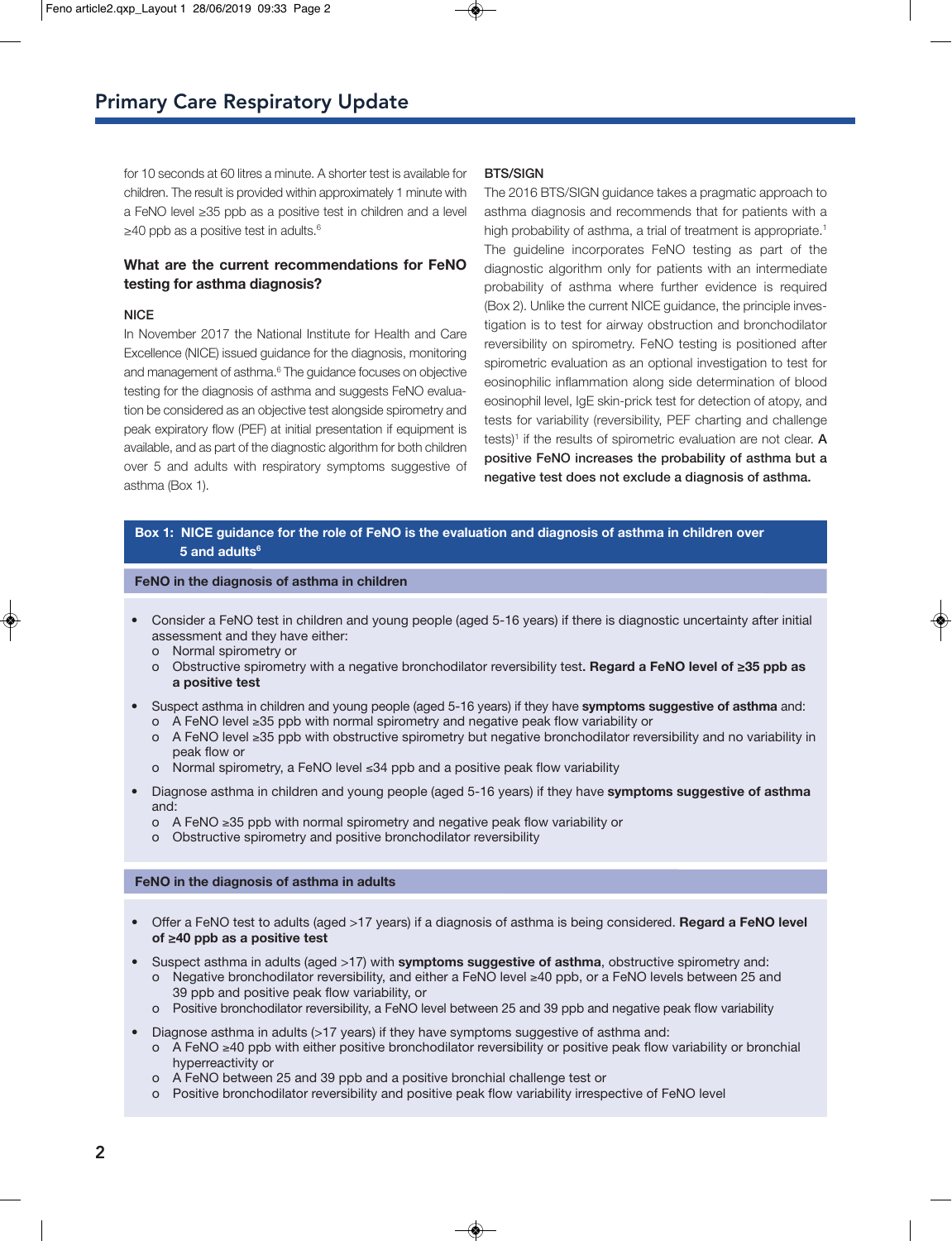

# **Benefits of FeNO testing as part of the diagnostic workup for asthma**

Reliance on physiologic measures of lung function is a pointin-time measure and as such if patients are asymptomatic on the day they attend for testing the results may be negative. A negative result may also be delivered if the test did not achieve optimal quality due to operational or patient factors. FeNO is an objective measure of eosinophilic lung inflammation which is likely to persist even in the absence of overt respiratory symptoms on a given day.<sup>7-9</sup>

At present, data on the cost-effectiveness of FeNO testing in the primary care setting is limited but early indications suggest this may be favourable.<sup>10</sup> Although an initial investment in equipment and training is required with ongoing consumable costs, there may be cost savings associated with correct diagnosis, reduced referrals to secondary care and reductions in emergency primary care and accident and emergency visits.<sup>11-14</sup>

While not currently recommended in clinical practice quidelines, evidence suggests FeNO testing may also be informative for the ongoing monitoring of patients with asthma with poor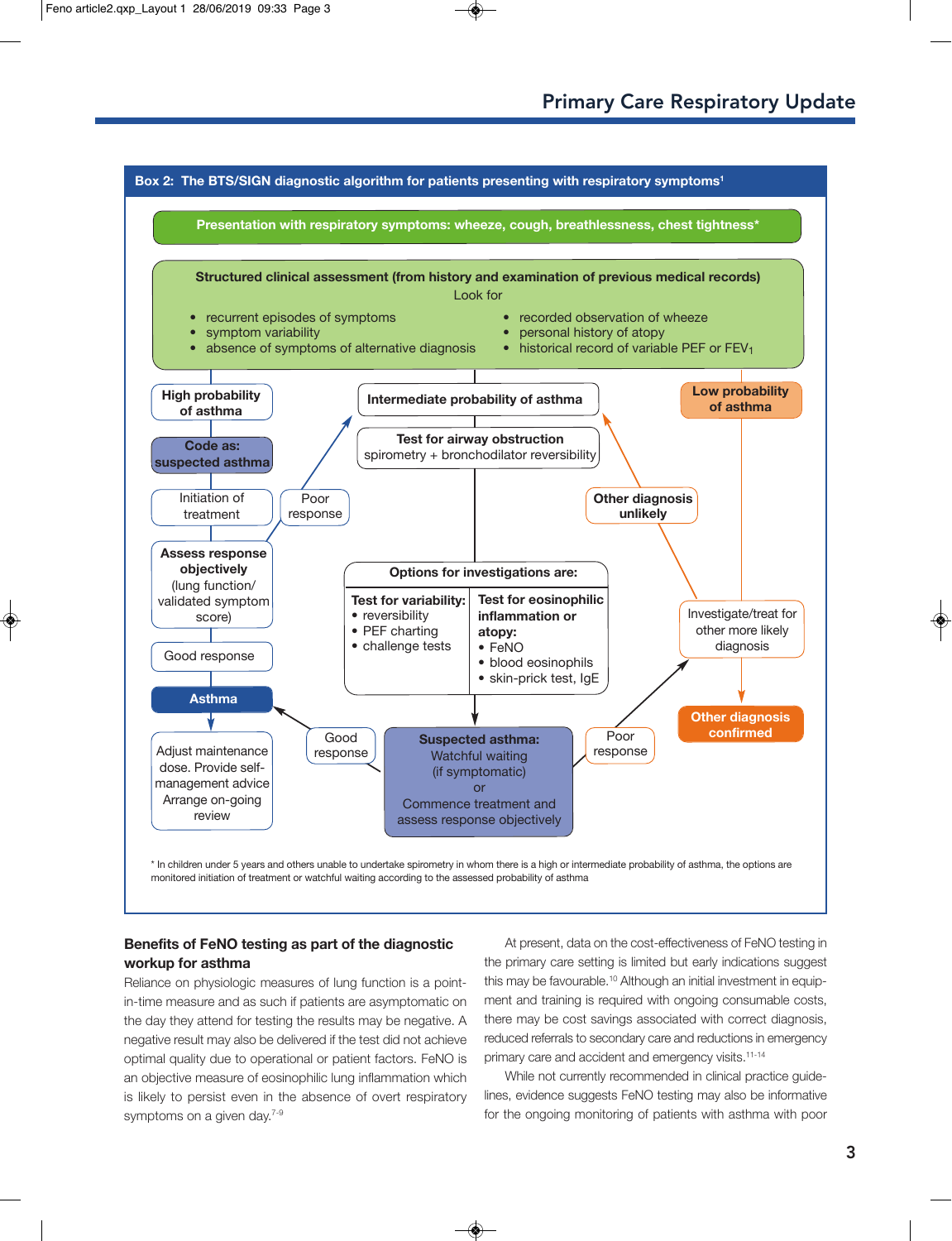| <b>Confounding factors that may INCREASE</b><br><b>FeNO levels</b>                                                                                                                                                                                                                                                         | <b>Confounding factors that may DECREASE</b><br><b>FeNO levels</b>                                                                                                                                                                      |
|----------------------------------------------------------------------------------------------------------------------------------------------------------------------------------------------------------------------------------------------------------------------------------------------------------------------------|-----------------------------------------------------------------------------------------------------------------------------------------------------------------------------------------------------------------------------------------|
| FeNO levels may be higher than population norms in:<br>• Men, tall individuals and those consuming a diet high<br>in nitrates<br>FeNO levels may be elevated in:<br>• Patients with allergic rhinitis exposed to an allergen<br>even in the absence of respiratory symptoms<br>• Patients with active rhinovirus infection | FeNO levels may be lower than population norms in:<br>• Children (a lower reference range must be used)<br>FeNO levels may be reduced in:<br>• Cigarette smokers<br>• Patients recently treated with inhaled or oral<br>corticosteroids |
|                                                                                                                                                                                                                                                                                                                            |                                                                                                                                                                                                                                         |

# **Box 3: Confounding factors that may result in an increased or decreased FeNO level1**

control, providing an objective measure of steroid responsiveness and providing an alert of persistent lung inflammation even in the absence of evidence of airway obstruction.<sup>9,15</sup> Changes in FeNO levels may be useful to guide step up and step down of antiinflammatory medication and may prompt an evaluation of adherence and inhaler technique. Having an objective test result may facilitate opening up a conversation about adherence and inhaler technique that may be otherwise difficult to approach or forgotten.

#### **Challenges and limitations of FeNO testing**

There is some overlap between FeNO levels among individuals with and without asthma.<sup>3</sup> An evaluation of the results of eight studies among adults within the secondary care setting suggested that around 1 in 5 individuals with a positive FeNO test will not have asthma (false positive) and around 1 in 5 people with a negative FeNO test will have asthma (false negatives).<sup>1</sup> Data are lacking for primary care populations. However, as a general rule, a FeNO level ≥40 ppb is regarded as positive in adults with a level of ≥35 ppb regarded as positive in children.1

A variety of factors not related to the pathology of asthma can result in increased and decreased levels of FeNO, confounding the utility of this test in supporting a diagnosis of asthma (Box 3).

Understanding these potentially confounding factors and the potential for false positive and false negative results is essential to the proper utilization of FeNO testing as part of the diagnostic workup of patients presenting with respiratory symptoms.

In the general practice setting cost may be a barrier to the routine use of FeNO testing as part of the work up of patients presenting with respiratory symptoms suggestive of asthma. The introduction of Primary Care Networks and new ways of working with larger populations offers opportunity in primary care beyond practice level. FeNO is not currently widely available in the UK and if this test is to be a required component of the diagnostic workup primary care networks will be required to invest in the necessary equipment, training (usually provided by the manufacturer of the equipment required) and consumables or rely on referrals to secondary care. Routine FeNO testing for all patients with asthma may not be a practical approach for all primary care practices at this time. The NICE 2017 guideline recommends a FeNO test for all adults presenting with acute respiratory symptoms suggestive of asthma if equipment is available and if testing will not compromise treatment of the acute episode. However, treatment can be initiated for patients who are acutely unwell at presentation if waiting for objective tests may compromise treatment of the acute episode. Objective tests should then be carried out once the acute symptoms have been controlled. Referral to secondary care may be made in cases of diagnostic uncertainty. An alternative to investment in FeNO testing by individual primary care practices may be a locality-based approach whereby primary care practices in a given locality or Primary Care Network pool resources to invest in a FeNO testing service. This approach is currently being trialled in the UK.<sup>6,16</sup>

### **Conclusions**

FeNO testing is a quantitative, non-invasive, simple and safe test making it suitable for use in the primary care setting with appropriate training of health care professional with responsibility for delivering and interpreting the results.<sup>3</sup> The benefits to patients are that they do not need to be referred to secondary care for additional testing as a positive FeNO test alongside respiratory symptoms and lung function tests suggestive of asthma supports a diagnosis. However, concerns remain over the necessity for FeNO testing in every asthma diagnosis and its cost-effectiveness, and it has been suggested the FeNO testing is more appropriately placed in diagnostic centres within the community, intermediate or secondary care setting. Given the current limitations of extending FeNO testing to all patients presenting with symptoms suggestive of asthma, the current PCRS position aligns with the guidance issued by BTS/SIGN namely the use of